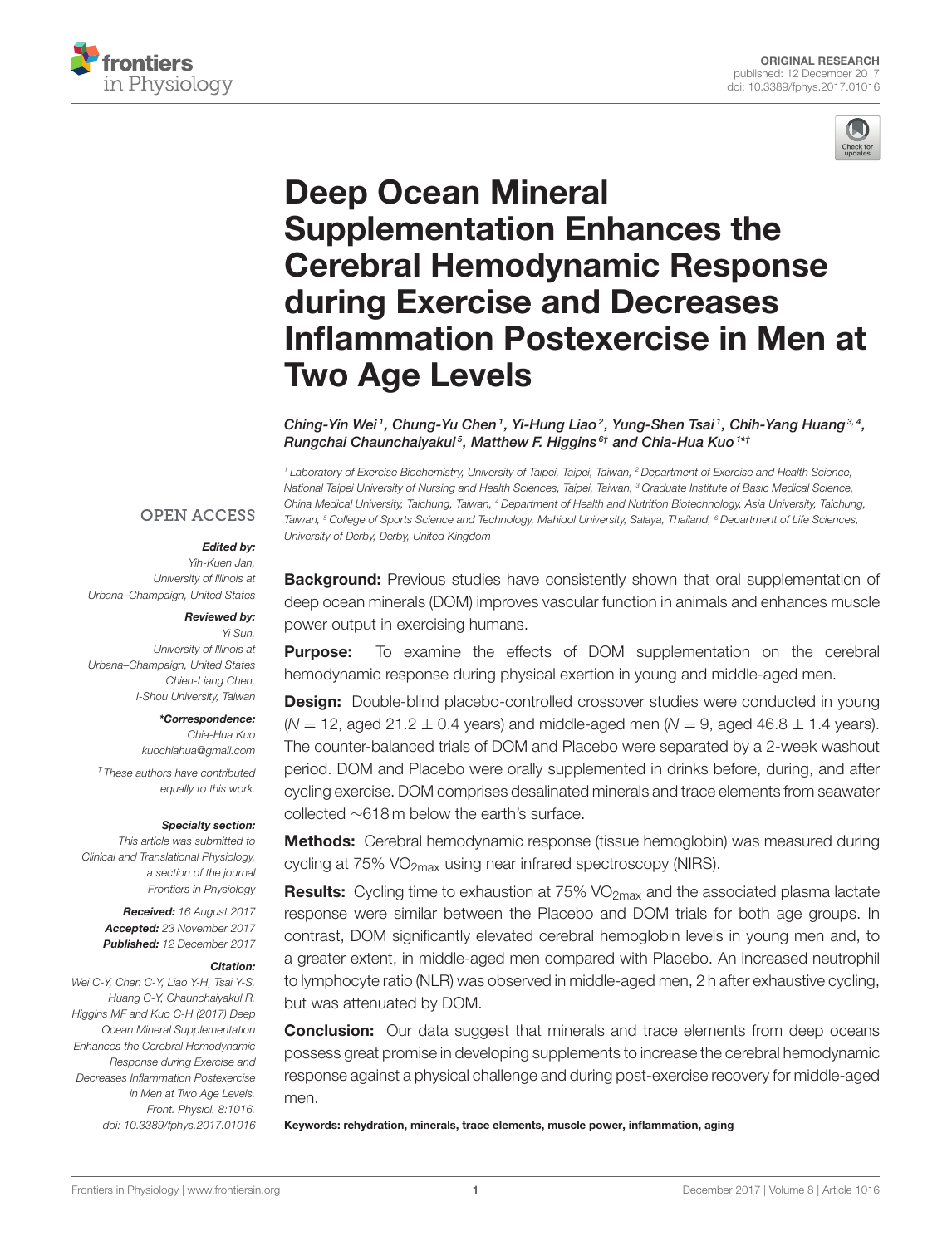# INTRODUCTION

A growing body of paleobiological evidence suggests that life on earth may have originated from the deep oceans (Gingerich et al., [2001;](#page-5-0) [Kusky et al., 2001;](#page-5-1) [Keller et al., 2017\)](#page-5-2). If terrestrial organisms are evolved from deep oceans, sea-to-land migration could have compromised the nutritive complexity for all land survivors including descendants such as humans. In line with this concept, oral ingestion of components from deep oceans is likely to replenish any innate incomplete molecular complexity and increase the physical capacity of humans against entropic physical challenges. A proof-of-concept study has previously reported a substantially faster recovery (shortened from 48 to 4 h) on both leg muscle power (on a force plate) and aerobic fitness (maximal aerobic power on a cycle ergometer) in men stressed by an initial bout of exercise at high temperature (cycling at ∼30◦C until a 3% weight loss) with DOM supplementation [\(Hou et al.,](#page-5-3) [2013\)](#page-5-3). Similar results have been shown elsewhere, using different sources of mineral water from depths lower than 0.5 km below the earth's surface [\(Stasiule et al., 2014;](#page-5-4) [Fan et al., 2016;](#page-5-5) [Keen et al.,](#page-5-6) [2016\)](#page-5-6).

Another repeatable finding regarding the physiological benefits of DOM ingestion is its protective effect on vascular function in land animals [\(Miyamura et al., 2004;](#page-5-7) Radhakrishnan et al., [2009;](#page-5-8) [Li et al., 2014\)](#page-5-9). In contrast to surface ocean water containing a similar profile of major minerals (magnesium, potassium, calcium, sodium, and chloride), DOM demonstrated greater protective benefits against the development of ather[osclerosis in rabbits fed a high cholesterol diet \(](#page-5-7)Miyamura et al., [2004\)](#page-5-7), suggesting that trace elements of the deep ocean water contributed to the attenuated vascular inflammation and improved vascular function. In surface ocean water where light is permeable (within ∼200 m below the earth's surface), photosynthesis by marine organisms may exhaust biogenic components essential for optimal vascular functions (Miyamura et al., [2004\)](#page-5-7).

The action of DOM on cerebral vascular regulation during exercise has not yet been documented. Cerebral blood supply increases during exercise as a result of increased brain metabolism [\(Querido and Sheel, 2007\)](#page-5-10). However, vascular function deteriorates during aging [\(Barac and Panza, 2009\)](#page-5-11). Maximal aerobic power declines from 40 years of age (Fleg et al., [2005\)](#page-5-12). As the brain is the primary determinant of voluntary effort on muscle recruitment during exercise in humans [\(Kayser, 2003\)](#page-5-13), cerebral hemodynamic function has been considered as a limiting factor for high-intensity performance [\(Subudhi et al., 2007;](#page-5-14) [Rupp and Perrey, 2008\)](#page-5-15). During a progressive maximal exercise to exhaustion on a cycling ergometer, cerebral oxygenation increases initially but decreased markedly shortly before exhaustion [\(Rupp and Perrey, 2008\)](#page-5-15). Cerebral hemoglobin fluctuation, as an indicator of blood volume change in the frontal brain, can be monitored in real-time by near-infrared spectroscopy (NIRS) during cycling (Bay Nielsen et al., [2005\)](#page-5-16). Based on the aforementioned reports of the effects of DOM on muscle power output and vascular function, we hypothesized that DOM supplementations can improve cerebral hemodynamic responses during and attenuate NLR response post high-intensity physical exertion in young and middle-aged men.

# MATERIALS AND METHODS

### **Participants**

This study recruited nine middle-aged men (aged  $46.8 \pm 1.4$ year, body mass 81.4  $\pm$  3.1 kg, height 175  $\pm$  3 cm, BMI  $26.5 \pm 1.3$ ,  $VO_{2max}$   $26.5 \pm 1.3$  mL/min/kg) and 12 young men (aged 21.2  $\pm$  0.4 year, body mass 64.6  $\pm$  1.6 kg, height  $172 \pm 1$  cm, BMI 21.7  $\pm$  0.5, VO<sub>2max</sub> 45.2  $\pm$  1.5 mL/min/kg) to determine cerebral hemodynamic and inflammatory responses during high-intensity cycling at 75% VO<sub>2max</sub>. Individuals with a history of musculoskeletal, orthopedic injury, or cardiovascular abnormality were excluded from taking part. The study was ethically approved by the University of Taipei Institution Review Board. All participants were asked to not ingest any alcohol or nutritional supplementation (such as caffeine-containing supplements) during the study including the washout period. Written inform consent was obtained from all participants after a detailed explanation of the study protocol.

# Experimental Design

We conducted randomized placebo-controlled crossover trials in a counter-balanced order with a 2-week washout period using taste matched DOM and Placebo drinks. No measurement was conducted during the washout period. Only males were recruited for the study to avoid the influence of menstruation or potential acute anemia on brain hemodynamic measurement. DOM or Placebo was orally supplemented 12 h (600 mL bolus) and 1 h before exercise (1.8 mL per kg body mass (BM), every 15 min) during exercise (1.8 mL per kg BM at 15th min), and during post-exercise recovery (10 mL per kg BM in 2 h). All participants received the same meal (800–900 kcal) and water (600 mL bolus) the night before experimental trials and a standardized breakfast (200–250 kcal) 1 h before commencing exercise. The same meal was provided during the crossover trial. Participants had a repeatable dietary intake on testing days.

# Drinks

The desalinated DOM, taken from the West Pacific Ocean (618 m in depth), was provided by Pacific Deep Ocean Biotech (Taipei, Taiwan). DOM is defined by minerals and trace elements collected from ocean water 200 m below the earth's surface where sunlight is barely permeable. More than 70 minerals and trace elements existing in the ocean water have been documented [\(Farrington, 2000\)](#page-5-17). DOM was filtered by a microfilter (removal of microorganisms) and an ultra-filter (removal of any macromolecules and/or viruses) before use. Molecules sized above 1.5 KD were removed after this two-filtration procedure. To mask the taste difference between DOM and Placebo, the same amount of erythritol (3%) was added to each drink. Tap water purified by reverse osmosis process was used for making Placebo. The safety of long-term DOM supplementation has been tested and shows no adverse effect on survival rates in two different animal models [\(Liu et al., 2013;](#page-5-18) [Liao et al., 2016\)](#page-5-19).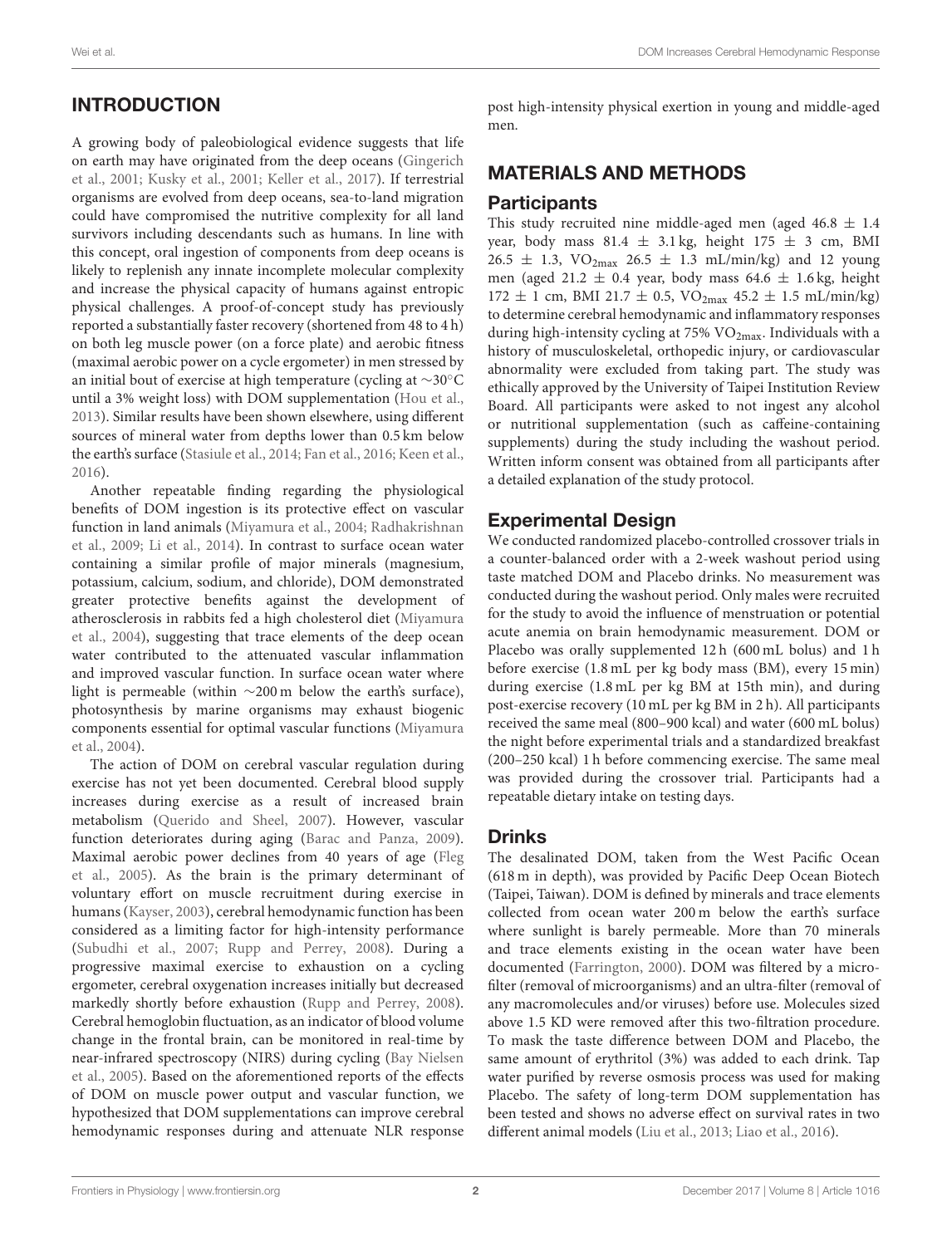#### Exercise Protocol

Maximal oxygen consumption  $(VO_{2max})$  and the associated workload (Wmax) were determined on a cycle ergometer (Monark, Sweden) at least 3 d before the start of experimental trials. The protocol for establishing  $VO<sub>2max</sub>$  consisted of a 4-min warm-up, before beginning cycling at 100 W. The workload was increased incrementally by 25 W every 3 min until the participants could not continue to pedal despite constant verbal encouragement. The criteria used to establish VO2max were a plateau of VO<sup>2</sup> with increasing exercise intensity and a respiratory exchange ratio (RER) > 1.1 and an RPE score of 19/20. Expired gas was collected using a MetaMax 3B (Cortex Biophysik, Nonnenstrasse, Leipzig, Germany). Heart rate was measured by a Polar heart rate monitor (Lake Success, NY, USA). For experimental trials, participants cycled to volitional exhaustion at a constant work rate equivalent to 75% VO2max. Cerebral hemodynamic assessment was measured continuously during the first 20 min of exercise and time to exhaustion at  $75\%$  VO<sub>2max</sub> was used as a measure of endurance performance. Trials were carried out at the same time of day (10:00 a.m.) to account for the influence of circadian rhythmic variation on exercise performance.

#### Cerebral Hemodynamic Assessment

An optical probe of frequency domain multi-distance nearinfrared spectroscope (NIRS) (ISS OxiplexTS, Champaign, IL, USA) was placed on the frontal brain and measured cerebral hemoglobin changes (detecting depth 2–2.5 cm) during the initial 20 min of exercise. Double-sided adhesive tape and an elastic band were used to secure the head probe in place. The NIRS oximeter was calibrated as per manufacturer guidelines prior to each test. All NIRS measurements (sampling rate: 1 Hz) were averaged over the last 60-s at each 5-min interval.

#### Neutrophils-Lymphocytes Ratio (NLR)

NLR, a common marker of systemic inflammation, was measured before and 2 h after cycling at  $75\%$  VO<sub>2max</sub>. Venous blood samples were obtained for leukocyte analysis. The total numbers of leukocyte, neutrophils, monocytes, and lymphocytes were differentiated and quantitated using an

<span id="page-2-0"></span>

| <b>TABLE 1</b>   Mineral and trace element profile of drinks. |          |            |  |  |  |  |
|---------------------------------------------------------------|----------|------------|--|--|--|--|
| Mineral (mg/L)                                                | Placebo  | <b>DOM</b> |  |  |  |  |
| Mg                                                            | $0 - 15$ | 146        |  |  |  |  |
| Na                                                            | $0 - 10$ | 47         |  |  |  |  |
| K                                                             | N.D.     | 46         |  |  |  |  |
| Ca                                                            | $0 - 15$ | 0.2        |  |  |  |  |
| TRACE ELEMENT (µG/L)                                          |          |            |  |  |  |  |
| Li                                                            | N.D.     | 30         |  |  |  |  |
| Rb                                                            | N.D.     | 10         |  |  |  |  |
| B                                                             | N.D.     | 450        |  |  |  |  |

*N.D., not detectable; DOM. Deep ocean mineral.*

automated hematology analyzer (Sysmex XT-2000, Sysmex Corp., Kobe, Japan) according to manufacturer's instructions.

#### Lactate and Glucose

Lactate and glucose were measured before and after 15th min during cycling at 75% VO2max. The fingerprick blood sample (10 microliters) was placed into a hemolyzing solution and serum was measured on a Biosen C-line glucose and lactate analyzer (EKF Diagnostic, Leipzig, Germany).

#### Statistical Analysis

Cycling time to exhaustion at 75%  $VO<sub>2max</sub>$ , total hemoglobin levels during exercise at the same time points and post-exercise NLR between two crossover trials were compared using a paired t-test. Data were also analyzed using a two-way analysis of variance (ANOVA) with repeated measures (supplementation



<span id="page-2-1"></span>FIGURE 1 | Cerebral hemodynamic response (tissue total hemoglobin) during cycling at 75% VO<sub>2max</sub> for the young (aged 21.2  $\pm$  0.4 years) (A) and middle-aged men  $(B)$  (aged 46.8  $\pm$  1.4 years). According to two-way ANOVA with repeated measures, main effects of group and time are both significant (Group effect: *P* < 0.05; Time effect: *P* < 0.001) for young men. For middle-aged men, no change in cerebral hemodynamic response was observed at the same relative intensity (75% VO<sub>2max</sub>) during the Placebo trial, whereas significant increases in cerebral hemodynamic response during the DOM trial were observed after 15 min of cycling (*P* < 0.05). There was a significant group and time interaction  $(P < 0.01)$ . \* Significant difference against Placebo based on paired *t*-test, *P* < 0.05. DOM, Deep ocean minerals; Maximal oxygen consumption, VO<sub>2max</sub>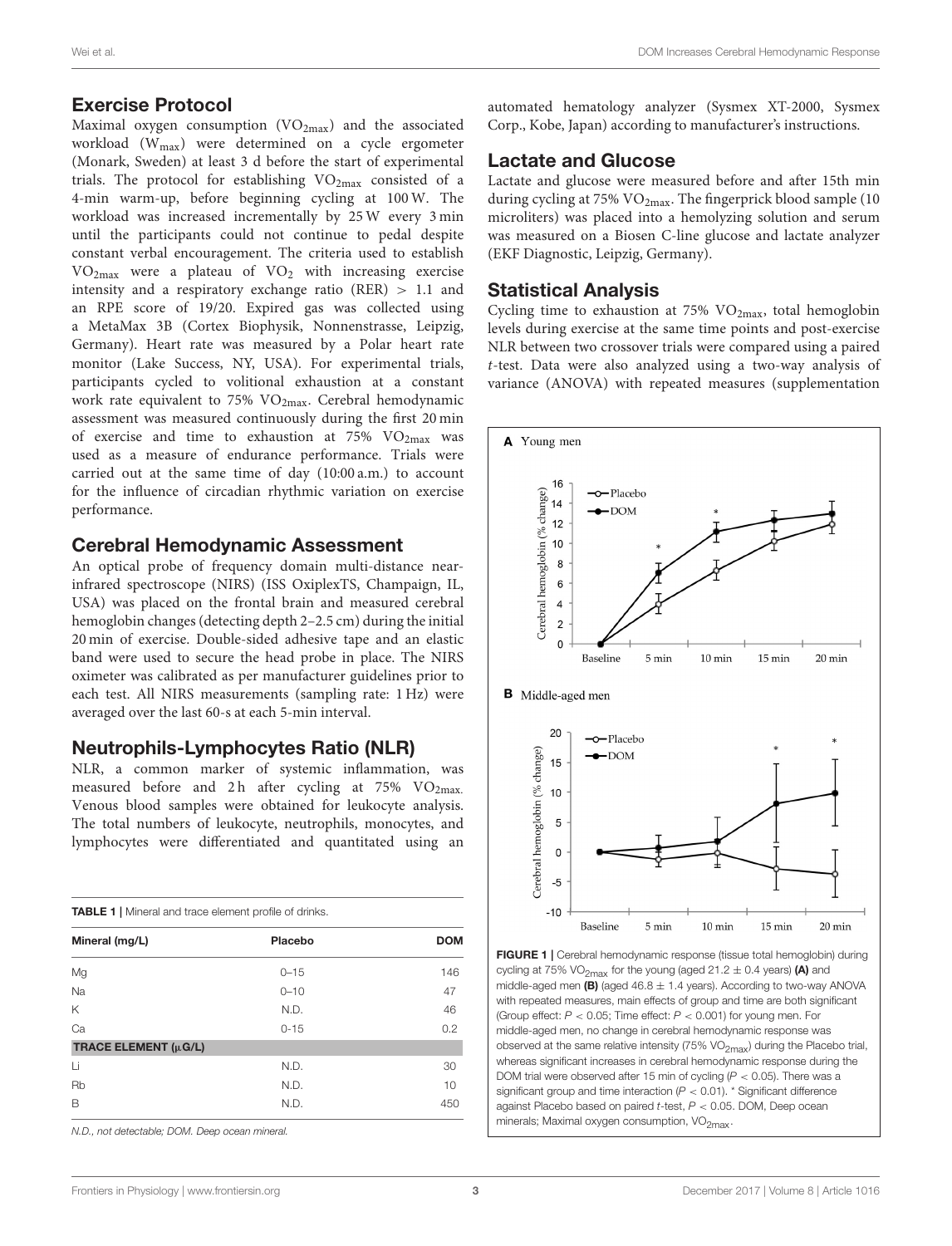and time effects) to determine main and/or interactive effects. Fisher's post-hoc test was used for pair comparison. A level of  $P < 0.05$  was set for significance for all tests. Unless otherwise stated values are expressed as means  $\pm$  SE. Performance data were also analyzed using an effect size with 95% confidence intervals [\(Watt et al., 2002\)](#page-5-20).

## RESULTS

The mineral and trace element profile of DOM is shown in **[Table 1](#page-2-0)**. No difference in cycling time to exhaustion at 75% VO2max was observed between Placebo and DOM trials (Placebo vs. DOM:  $2558 \pm 387$  s vs.  $2504 \pm 446$  s, respectively) in young men, but minimal increases in cycling time to exhaustion after DOM were noted in middle-aged men (Placebo vs. DOM: 5401 ± 855 s vs. 5601 ± 777 s, respectively,  $P = 0.08$ ). This ∼4% difference represents a minimal effect size of 0.09 (95% CI: −0.85 to 1.00) in endurance performance.

The temporal changes of tissue hemoglobin levels in the frontal brain (detected by NIRS analysis) reflect the sensitivity of cerebral blood hemodynamic response (blood redistribution) against a physical challenge. Since the cycling time trials at 75% VO2max showed a wide range of performance times amongst participants with the lowest cycling time around 21 min, we compared hemodynamic response data between both trials only for the first 20 min of cycling. For young men (**[Figure 1A](#page-2-1)**), DOM supplementation enhanced the cerebral blood distribution by ∼75% during the first 10 min of cycling compared to Placebo (paired-t test,  $P < 0.05$ ). When data for the entire 20 min are included, the main effects of group and time are both significant (Group effect:  $P < 0.05$ ; Time effect:  $P < 0.001$ ) for young men. There was no interactive effect (2-way ANOVA,  $P = 0.297$ ). For middle-aged men (**[Figure 1B](#page-2-1)**), no change in cerebral hemodynamic response was observed at the same relative intensity (75%  $VO<sub>2max</sub>$ ) during the Placebo trial, whereas significant increases in cerebral hemodynamic response during the DOM trial were observed after 15 min of cycling (paired ttest,  $P < 0.05$ ). There was a significant group  $*$  time interaction  $(P < 0.01)$ , but main effects of both group and time were not different when data for the entire 20 min are included (Group effect:  $P = 0.115$ ; Time effect:  $P = 0.513$ ).

**[Table 2](#page-3-0)** shows similar heart rate, blood lactate, and glucose levels between the DOM and Placebo trials after the first 15 min of cycling at 75%  $VO<sub>2max</sub>$  for young (a) and middle-aged (b) men, respectively. An increase in blood neutrophil to lymphocyte ratio (NLR) 2h after cycling was only observed in middleaged men. While no detectable difference between the DOM and Placebo trials was found in young men (**[Figure 2A](#page-4-0)**), DOM supplementation attenuated the exercise-induced NLR response in middle-aged men by ∼25% compared to Placebo (**[Figure 2B](#page-4-0)**). Significant differences between the DOM and Placebo trials were noted when data are expressed as changes in NLR (paired t-test,  $P < 0.05$ ) for middle-aged men, but not for young men.

#### **DISCUSSION**

Vascular function is known to deteriorate with age (Barac and Panza, [2009\)](#page-5-11), which may have ramifications on cerebral hemodynamic regulation during a physical challenge. Despite the protective effects of DOM on vascular function having been established with high reproducibility among animal studies [\(Miyamura et al., 2004;](#page-5-7) [Radhakrishnan et al., 2009;](#page-5-8) [Li et al., 2014\)](#page-5-9), whether DOM can enhance cerebral hemodynamic responses during a physical challenge in men at various ages has not been previously documented. In this study, we found that mineral and trace elements from deep oceans can substantially increase the cerebral hemodynamic response during high-intensity cycling. The enhanced hemodynamic response with DOM was somewhat more pronounced in middle-aged men compared with young men at the same relative exercise intensity.

<span id="page-3-0"></span>TABLE 2 | Physiological and metabolic responses of young (A) and middle-aged (B) men during high intensity cycling at 75% VO<sub>2max</sub>.

|                                       | <b>Treatment</b> | Pre           | 15 min        | P (Interaction) | P (Time) | P (Treatment) |
|---------------------------------------|------------------|---------------|---------------|-----------------|----------|---------------|
| (A)                                   |                  |               |               |                 |          |               |
| Heart rate (beats.min <sup>-1</sup> ) | Placebo          | $90 \pm 2$    | $168 \pm 4$   | 0.54            | < 0.01   | 0.54          |
|                                       | <b>DOM</b>       | $90 \pm 2$    | $172 \pm 3$   |                 |          |               |
| Lactate (mM)                          | Placebo          | $1.9 \pm 0.1$ | $9.8 \pm 0.7$ | 0.79            | < 0.01   | 0.99          |
|                                       | <b>DOM</b>       | $1.8 \pm 0.1$ | $9.7 \pm 0.8$ |                 |          |               |
| Glucose (mM)                          | Placebo          | $4.6 \pm 0.1$ | $4.2 \pm 0.2$ | 0.51            | < 0.01   | 0.76          |
|                                       | <b>DOM</b>       | $4.8 \pm 0.1$ | $4.3 \pm 0.1$ |                 |          |               |
| (B)                                   |                  |               |               |                 |          |               |
| Heart rate (beats.min <sup>-1</sup> ) | Placebo          | $82 \pm 4$    | $134 \pm 3$   | 0.25            | < 0.01   | 0.25          |
|                                       | <b>DOM</b>       | $82 \pm 4$    | $131 \pm 3$   |                 |          |               |
| Lactate (mM)                          | Placebo          | $1.9 \pm 0.3$ | $6.0 \pm 0.3$ | 0.55            | < 0.01   | 0.59          |
|                                       | <b>DOM</b>       | $1.5 \pm 0.3$ | $6.0 \pm 0.4$ |                 |          |               |
| Glucose (mM)                          | Placebo          | $5.2 \pm 0.1$ | $5.4 \pm 0.6$ | 0.89            | 0.58     | 0.32          |
|                                       | <b>DOM</b>       | $5.1 \pm 0.2$ | $5.3 \pm 0.4$ |                 |          |               |
|                                       |                  |               |               |                 |          |               |

P-value represents type 1 error of interactive and main effects of 2-way ANOVA. DOM, Deep ocean mineral water; Maximal oxygen consumption, VO<sub>2max</sub>.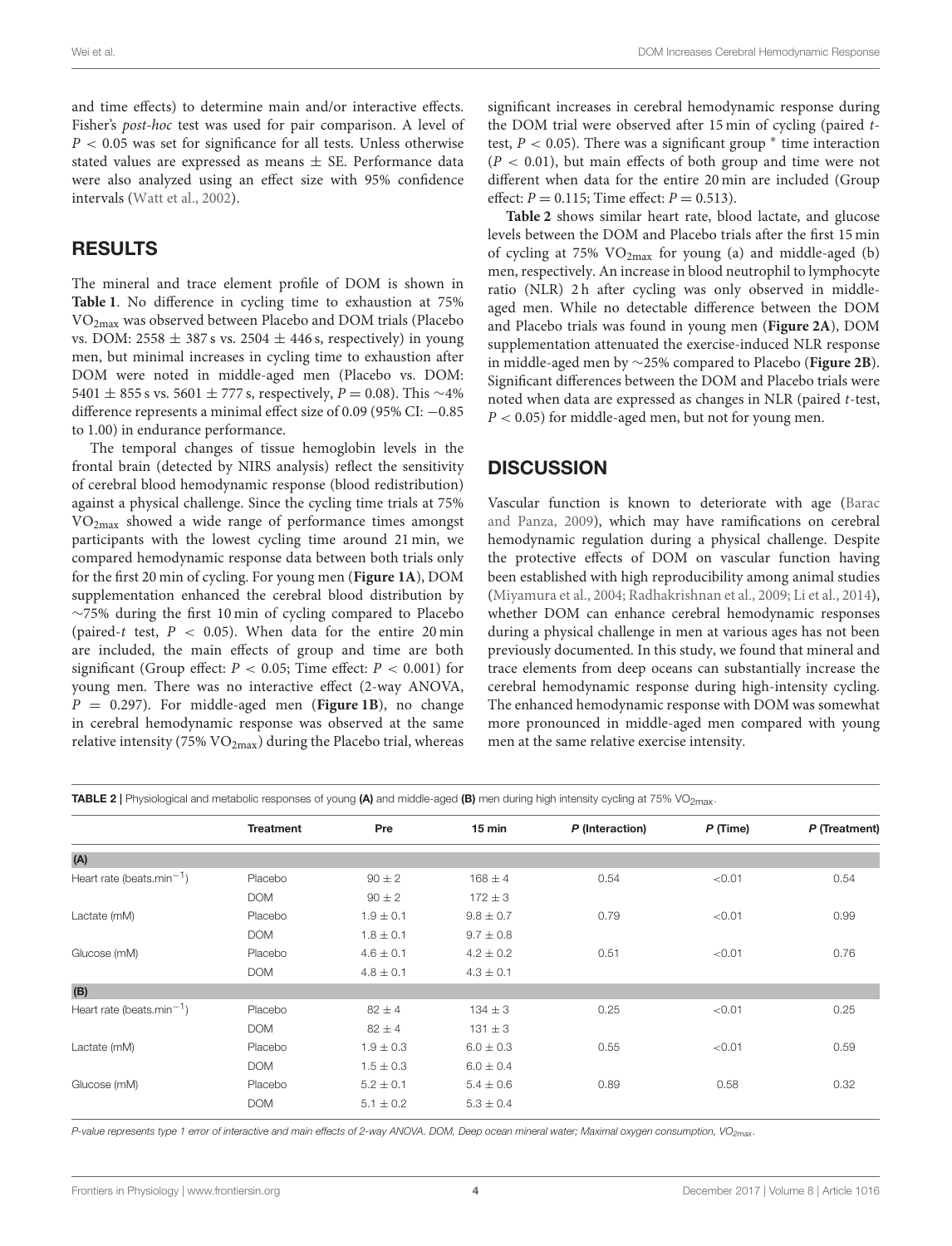

<span id="page-4-0"></span>Improved cerebral hemodynamic response during highintensity cycling provides mechanistic support to previous studies [\(Hou et al., 2013;](#page-5-3) [Keen et al., 2016\)](#page-5-6), which shows improved muscle power output in exercising men orally receiving DOM from more than 0.5 km below the earth's surface. As the brain is a critical determinant of muscle power output [\(Clark et al., 2014\)](#page-5-21), the current findings suggest that components from deep oceans strengthen central command on muscle fiber recruitment mediated by accelerating blood supply to the frontal brain. However, high-intensity endurance performance was not significantly improved, suggesting that DOM had little influence on promoting fuel metabolism in contracting muscle.

A limitation of the present study is that mechanistic evidence to explain the role of specific minerals and trace elements from deep oceans for the enhanced cerebral hemodynamic response to exercise is not provided. We speculate that trace elements are the major components of the DOM enhanced cerebral hemodynamic response. DOM contains relatively higher amount of trace elements such as lithium and rubidium. Supplementation of lithium and rubidium are known to directly increase

spontaneous motor activity levels in animals [\(Johnson, 1972\)](#page-5-22). Additionally, manipulating lithium and rubidium concentrations affects the nervous system that controls movements in marine animals [\(Johnson, 1972;](#page-5-22) [Hoffmann and Smith, 1979\)](#page-5-23). To identify the key components of DOM, which modulate the cerebral hemodynamic response during exercise, can be a promising research area for improving quality of life for middle-aged men. Another limitation of the study is that the middle-aged participants in the study were also heavier in weight, compared with the young participants. Therefore, it is difficult for us to distinguish whether the observed differences between two age levels are due to age or weight.

Another novel finding of the present study is decreased systemic inflammation after exercise with DOM supplementation. The attenuated NLR increase suggests that DOM might either reduce the amount of damage or increase recovery rate after exercise. NLR is a commonly used marker of systemic inflammation and has been shown to be elevated 2 h following aerobic exercise, in an exercise volume dependent manner [\(Gabriel and Kindermann, 1997\)](#page-5-24). The lowered systemic inflammation after exercise suggests that the increased molecular complexity provided by DOM supplementation improves the robustness of the cells against an entropic challenge.

The preventive effect of vascular inflammation by DOM has been previously reported [\(Li et al., 2014\)](#page-5-9), suggesting that the lowered NLR found in the present study could be related to improved endothelial function. In rats, immunohistochemical staining data has shown that DOM supplementation decreases the proteins (MAP kinase signaling pathway) controlling cell proliferation and migration induced by vascular damage. Furthermore, DOM supplementation substantially delays the progression of atherosclerosis in animals [\(Miyamura et al., 2004;](#page-5-7) [Radhakrishnan et al., 2009\)](#page-5-8). However, we must acknowledge that these studies are involved with long-term DOM supplementation for 4–12 weeks in contrast to our study. Therefore, the underlying mechanism for the observed effects of DOM on cerebral hemodynamic responses warrants further investigation.

#### **CONCLUSIONS**

The results of the present study strengthen the hypothesis that minerals and trace elements from deep oceans may increase nutritive complexity of humans against a physical challenge, supported by an enhanced cerebral hemodynamic response during cycling exercise and reduced systemic inflammation during recovery. Our findings suggest a promising application of using DOM to develop supplements for improving cerebral hemodynamic responses during physical challenges in middleaged men.

#### AUTHOR CONTRIBUTIONS

C-YW, C-YC, Y-HL, Y-ST, and C-HK conceived and designed the experiments; C-YW and Y-ST performed the experiments; C-YW and C-HK analyzed the data; C-YH, RC, MH, and C-HK wrote the paper.